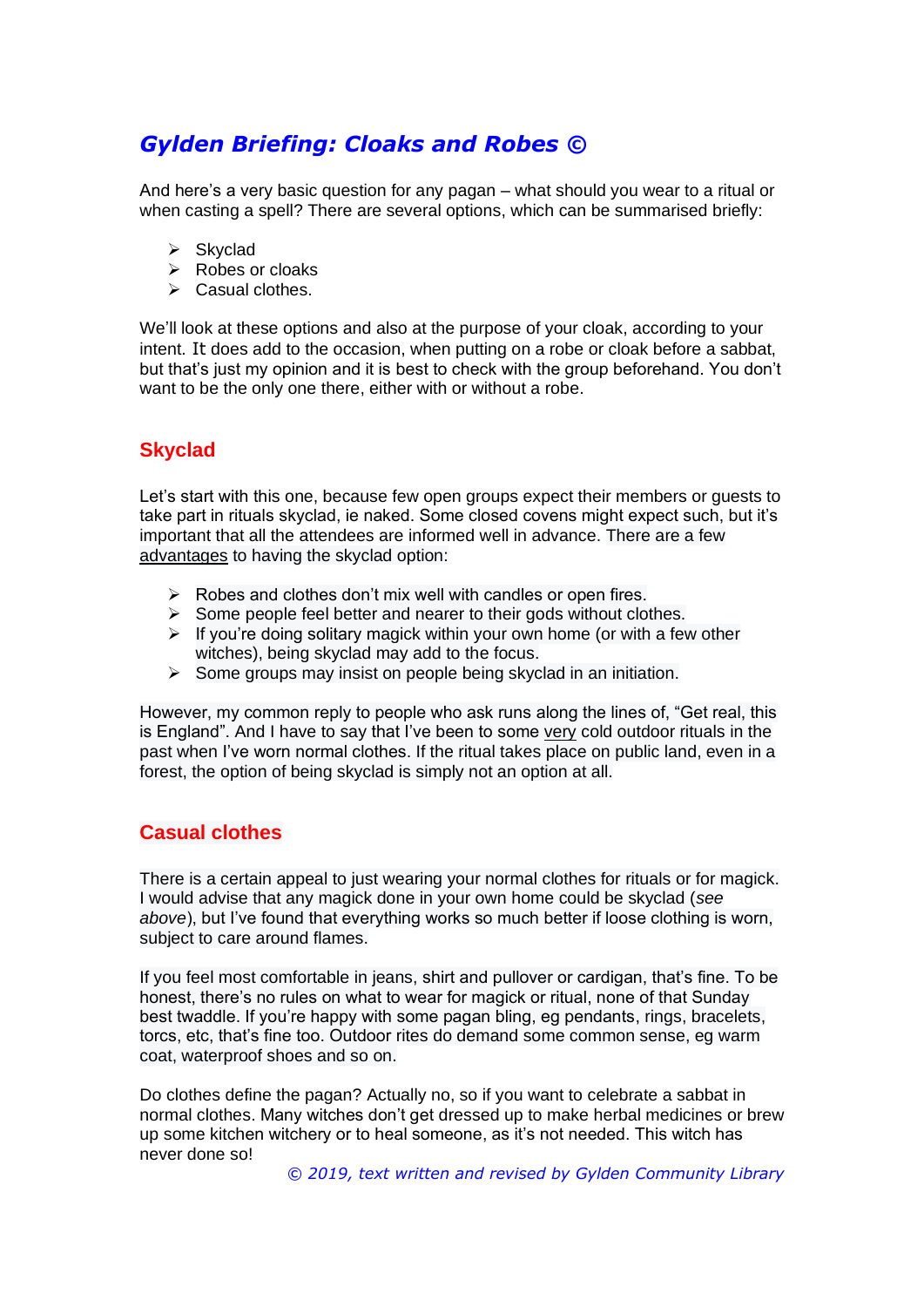I was a solitary witch for over a decade before joining a moot and, during that time, I wore whatever I liked, depending on the sabbat or the magick being performed. A small confession here – I'm not really into black, except for effect when storytelling or for funerals.

So, loose clothing of bright colours worked better for me – did you know that Celtic villagers preferred bright colours too? Shades like blue, saffron and henna were much more common from plant dyes – it was other ancient peoples, like the Egyptians and Romans who were more into purple, white and darker colours.

#### **Robes and cloaks**

So, let's leave Nick the Goth for another day. It's common to find Goth pagans at a lot of events and that's fine too – each to their own. It's more common to find pagans dressing up for the sabbat ceremonies and this is when one has to decide about robes or cloaks. Again, it's an opinion thing rather than a rule. Let's start with the cost of robes.

- 1. If you're a twit (and there's no other word for such pagan snobs), go to Glastonbury and order a set of robes from any of the shops there in a variety of colours and materials. A set of made-to-measure, cotton velvet robes (fullylined) is going to cost in the region of £300-£350, not necessarily including the twiddly bits of clasps, special hoods, etc.
- 2. Or, if you're good at sewing, some of my friends have made their own I'm told you can make a good cloak for nothing from an old duvet cover.
- 3. Or you get a cheaper deal from one of the many MBS or witchcraft fayres.
- 4. Or you can do what I did I'm useless at sewing, but a friend offered to make a washable lined cloak and hood for me in my choice of colour. It cost £90 all in. Oh yes, it's brown as I feel better with earthen colours than in black.

Most of the time, I do wear a cloak for ceremonies, particularly as Gylden Fellowship celebrates every sabbat with other groups around the region, as do several other groups in the Gylden Community network. One tip that is useful (I think) is to have a main robe for most things, but also a lighter summer robe for Litha or Lughnasadh. A lined robe is no joke in the sweltering heat of summer solstice.

### **Energy cloaks and intent**

Some cloaks or robes are linked with different types of energy, if you intend to cast a spell, it may be worth casting an energy cloak too, depending upon your intent.

- $\triangleright$  Keep your eyes closed and raise your dominant hand.
- ➢ Draw a circle around your head and visualise pulling the cloak over you.
- ➢ You need a deosil circle to put the cloak on and widdershins to take it off.
- $\triangleright$  Energy cloaks can drain you it may be worth practising beforehand.
- $\triangleright$  After the magickal activity, take the energy cloak off, rather than letting it fail.

*© 2019, text written and revised by Gylden Community Library*